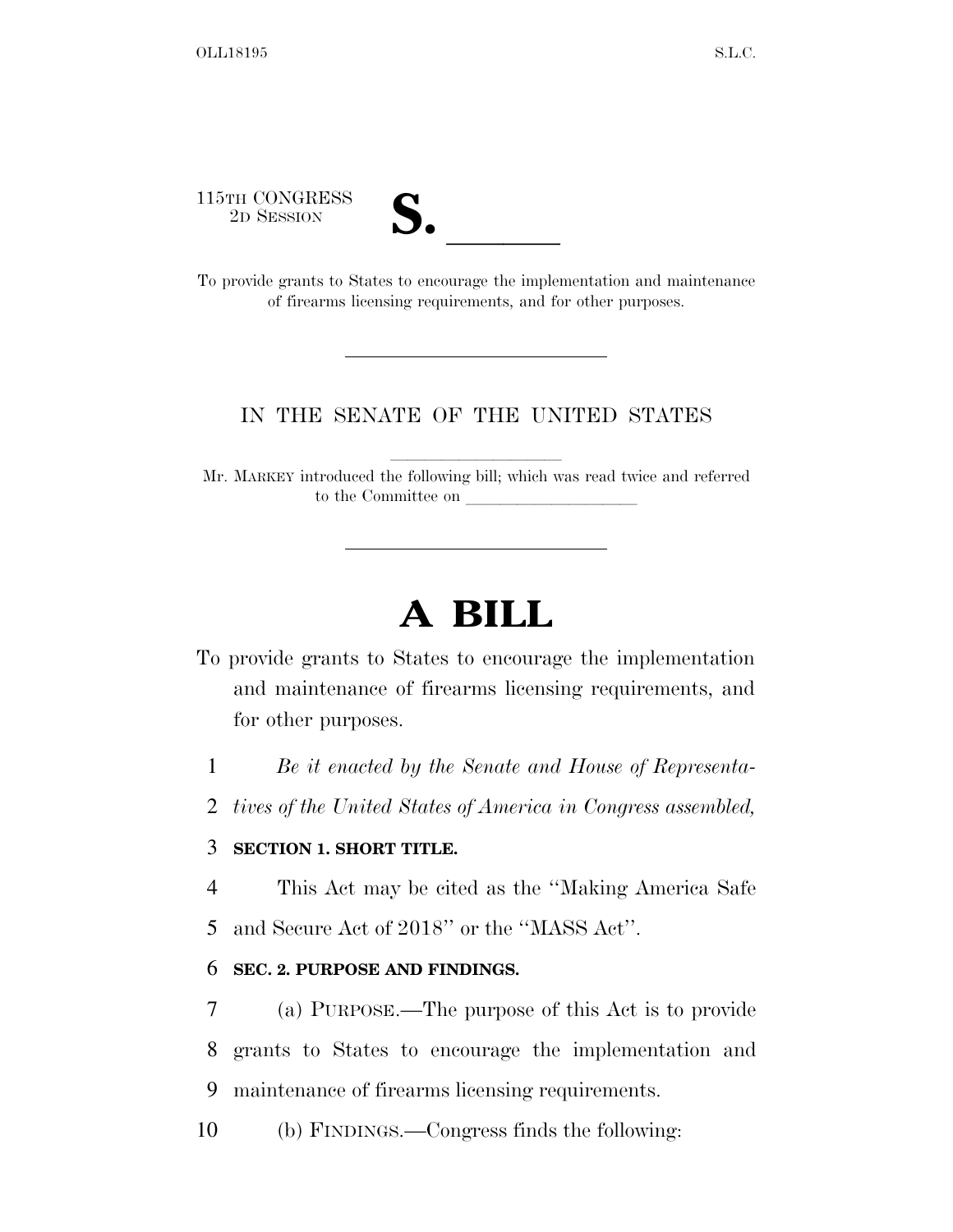| $\mathbf{1}$   | (1) There is an epidemic of gun violence in the         |
|----------------|---------------------------------------------------------|
| $\overline{2}$ | United States. In 2016, more than 38,000 lives were     |
| 3              | lost to gun violence in the United States. Gun homi-    |
| $\overline{4}$ | cide rates in the United States are 25.2 times higher   |
| 5              | than those in other high-income countries.              |
| 6              | $(2)$ Firearms account for over 50 percent of           |
| 7              | suicides and 66 percent of homicides.                   |
| 8              | (3) Since 1994, Massachusetts has lowered its           |
| 9              | gun death rate by 40 percent by enacting strong gun     |
| 10             | safety measures, including firearms licensing re-       |
| 11             | quirements.                                             |
| 12             | (4) Researchers at Boston Children's Hospital           |
| 13             | and the Harvard T.H. Chan School of Public Health       |
| 14             | found that States with more gun laws have fewer         |
| 15             | gun-related deaths. Massachusetts has the lowest        |
| 16             | gun death rate in the country.                          |
| 17             | SEC. 3. FIREARMS LICENSING.                             |
| 18             | (a) IN GENERAL.—Title I of the Omnibus Crime            |
| 19             | Control and Safe Streets Act of 1968 (34 U.S.C. 10101)  |
| 20             | et seq.) is amended by adding at the end the following: |
| 21             | "PART NN-FIREARMS LICENSING                             |
| 22             | "SEC. 3041. DEFINITIONS.                                |
| 23             | "(a) IN GENERAL.—In this part—                          |
|                |                                                         |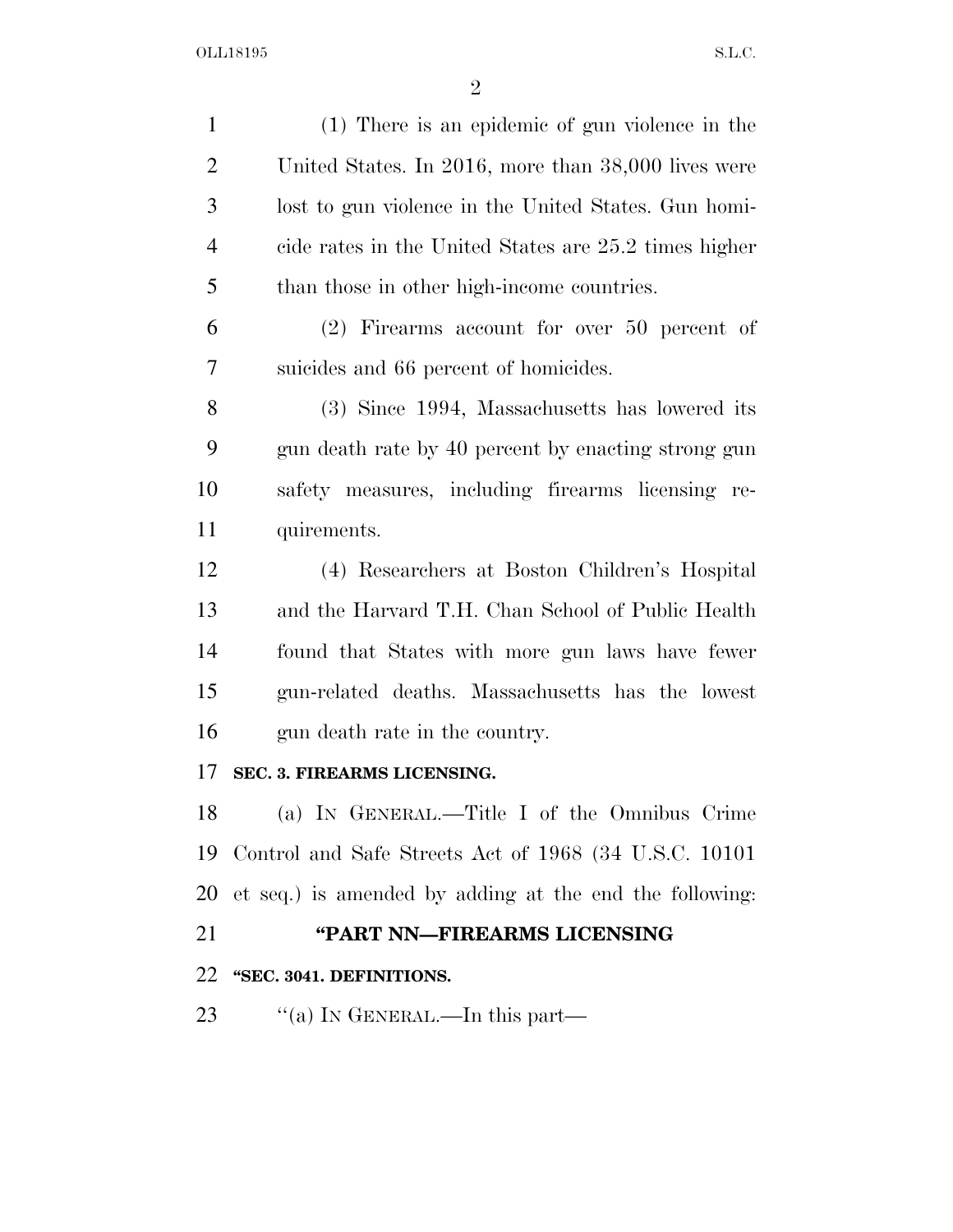| $\mathbf{1}$   | $"(1)$ the term 'prohibited individual' means an            |
|----------------|-------------------------------------------------------------|
| $\overline{2}$ | individual who is categorically ineligible to receive a     |
| 3              | firearms license or firearms dealer license;                |
| 4              | $\lq(2)$ the term 'suitable' means that an indi-            |
| 5              | vidual does not create a risk to public safety; and         |
| 6              | $\lq(3)$ the term 'thorough background check'               |
| 7              | means conducting a Federal and State background             |
| 8              | check, which may include a fingerprint-based back-          |
| 9              | ground check.                                               |
| 10             | "(b) PROHIBITED INDIVIDUALS.—For purposes of                |
| 11             | this part, a State—                                         |
| 12             | $\lq(1)$ shall establish standards for categorizing         |
| 13             | an individual as a prohibited individual for purposes       |
| 14             | of receiving a—                                             |
| 15             | $\lq\lq$ firearms license; or                               |
| 16             | "(B) firearms dealer license;                               |
| 17             | $\cdot\cdot(2)$ in establishing standards with respect to a |
| 18             | firearms license under paragraph $(1)(A)$ , shall take      |
| 19             | into consideration—                                         |
| 20             | "(A) criminal history, including youthful                   |
| 21             | offender adjudications;                                     |
| <u>22</u>      | $\lq$ (B) whether an individual has been—                   |
| 23             | "(i) deemed a danger to himself or                          |
| 24             | herself or other individuals by a court or                  |
| 25             | authorized administrative body; or                          |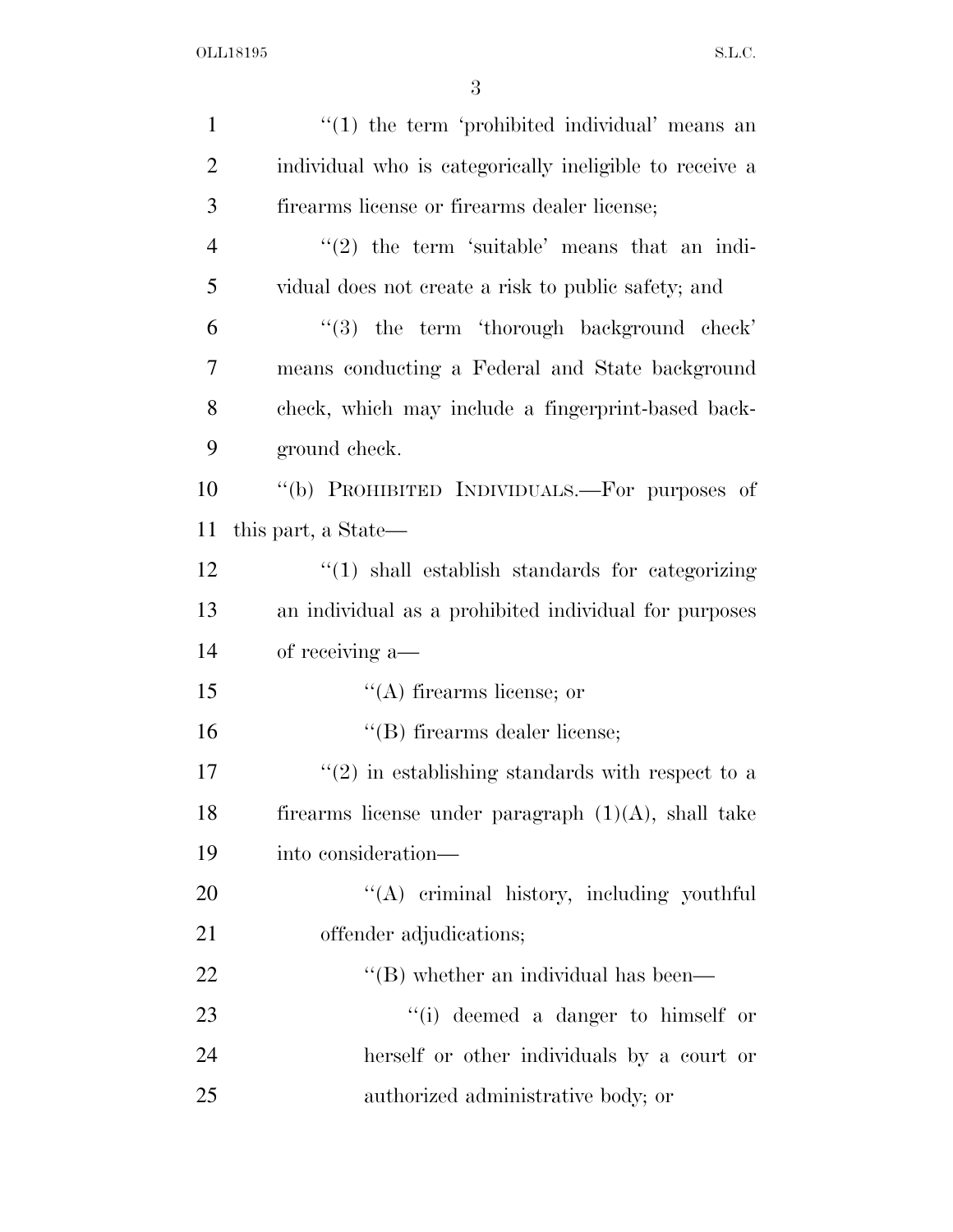| $\mathbf{1}$   | "(ii) committed to a hospital or insti-                  |
|----------------|----------------------------------------------------------|
| $\overline{2}$ | tution as a danger to himself or herself or              |
| 3              | other individuals;                                       |
| $\overline{4}$ | "(C) current or chronic alcohol or sub-                  |
| 5              | stance abuse;                                            |
| 6              | $\lq\lq$ (D) mental capacity that necessitates a         |
| $\overline{7}$ | guardian or conservator;                                 |
| 8              | $\lq\lq(E)$ age;                                         |
| 9              | $\lq\lq(F)$ legal residency;                             |
| 10             | $\lq\lq(G)$ military dishonorable discharges;            |
| 11             | "(H) permanent or temporary protection                   |
| 12             | orders;                                                  |
| 13             | $\lq\lq$ outstanding arrest warrants;                    |
| 14             | $\lq\lq$ status as a fugitive; and                       |
| 15             | "(K) renunciation of United States citizen-              |
| 16             | ship; and                                                |
| 17             | $\cdot$ (3) in establishing standards with respect to a  |
| 18             | firearms dealer license under paragraph $(1)(B)$ , shall |
| 19             | take into consideration—                                 |
| 20             | "(A) criminal history, including youthful                |
| 21             | offender adjudications;                                  |
| 22             | $\lq$ (B) age; and                                       |
| 23             | $\lq\lq$ (C) legal residency.                            |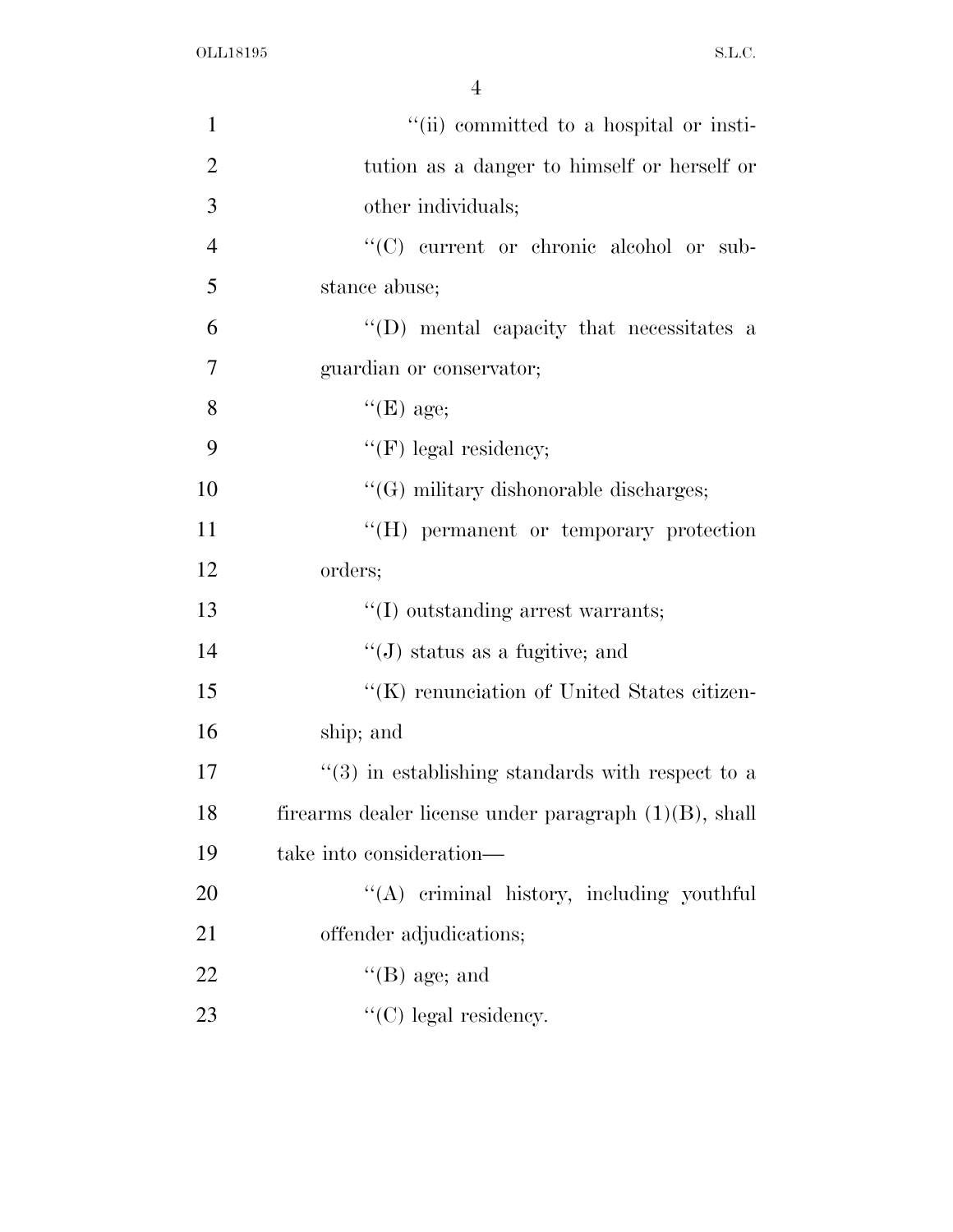# **''SEC. 3042. GRANTS AND CONDITIONS.**  ''(a) GRANTS AUTHORIZED.—The Assistant Attorney General may make grants to States to implement or main- tain firearms licensing requirements. ''(b) TERMS AND CONDITIONS.— ''(1) DURATION OF GRANTS.—A grant under subsection (a) shall be for a period of 3 fiscal years. 8 "(2) MAXIMUMS.—The Assistant Attorney Gen- eral may not award more than \$20,000,000 in grants (determined based on the amount provided over the period of such grants) under subsection (a) during each fiscal year. 13 "(c) USE OF FUNDS FOR FIREARMS LICENSING.— 14 ''(1) ACTIVITIES.—Amounts received under a grant under subsection (a) shall be used for the de- velopment or maintenance of firearms licensing re- quirements, which shall incorporate and implement the elements described in paragraph (2). ''(2) ELEMENTS.—The elements described in 20 this paragraph are those requiring that— 21 ''(A) all firearms owners have a firearms license— 23  $\frac{1}{2}$  (i) at the time of the purchase, rent- al, or lease of a firearms or ammunitions, and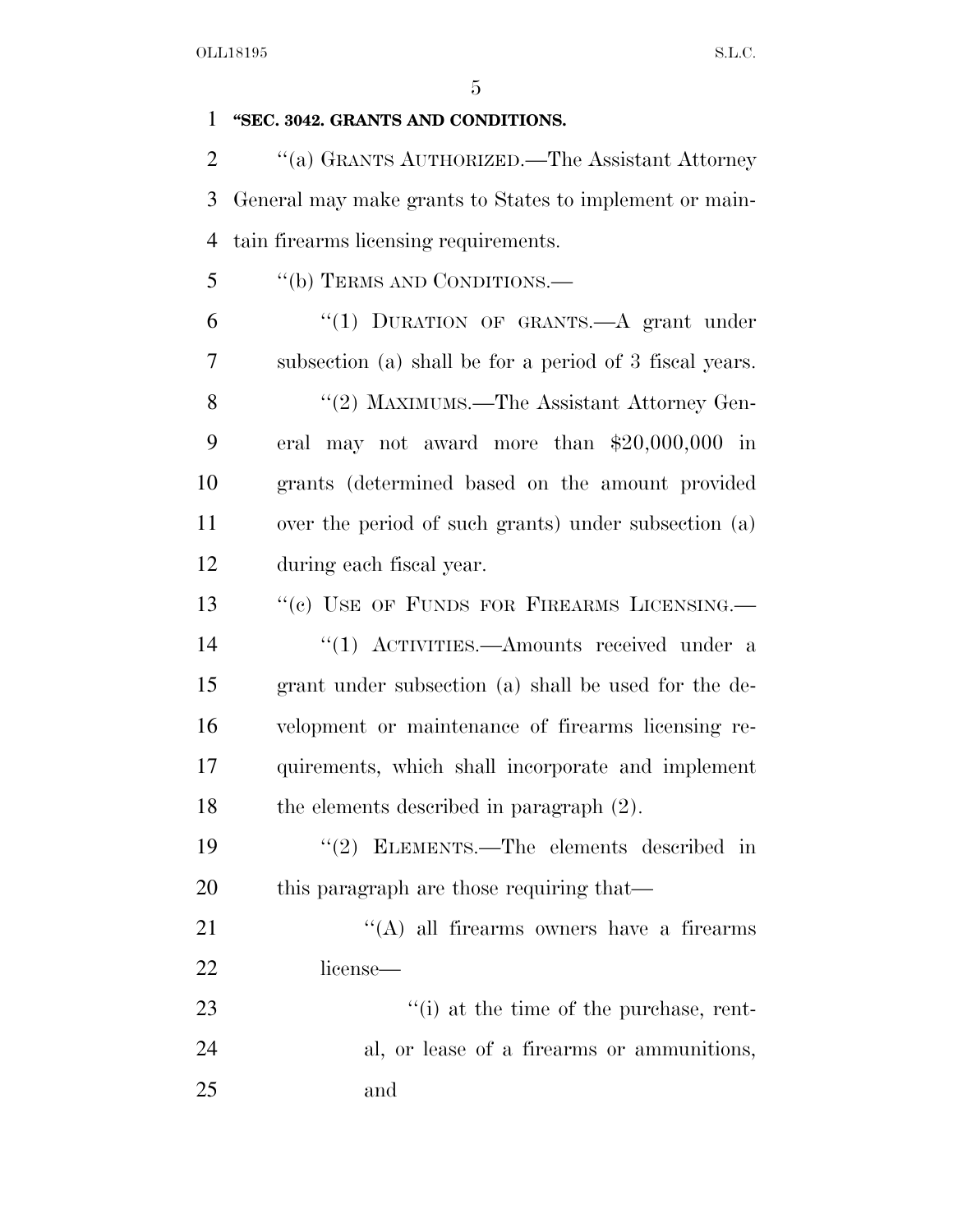| $\mathbf{1}$   | "(ii) during the entire period of fire-             |
|----------------|-----------------------------------------------------|
| $\overline{2}$ | arm ownership;                                      |
| 3              | $\lq\lq (B)$ any person who sells ammunition or     |
| $\overline{4}$ | sells, rents, or leases a minimum number of         |
| 5              | firearms in a calendar year, as determined by       |
| 6              | the State, shall obtain a firearms dealer license;  |
| $\overline{7}$ | "(C) the chief of police or the board or of-        |
| 8              | ficer having control of the police department of    |
| 9              | a local government, or a designee, functions as     |
| 10             | the licensing authority;                            |
| 11             | $\lq\lq$ (D) for a firearms license, the licensing  |
| 12             | authority shall—                                    |
| 13             | "(i) conduct a thorough background                  |
| 14             | check, which may include—                           |
| 15             | $\lq\lq$ conducting an interview with               |
| 16             | the applicant; and                                  |
| 17             | $\lq$ (II) requiring the submission of              |
| 18             | letters of reference stating that the               |
| 19             | applicant is of sound mind and char-                |
| 20             | acter; and                                          |
| 21             | "(ii) make a determination of suit-                 |
| 22             | ability;                                            |
| 23             | $\lq\lq(E)$ a first-time firearms license applicant |
| 24             | shall complete safety training;                     |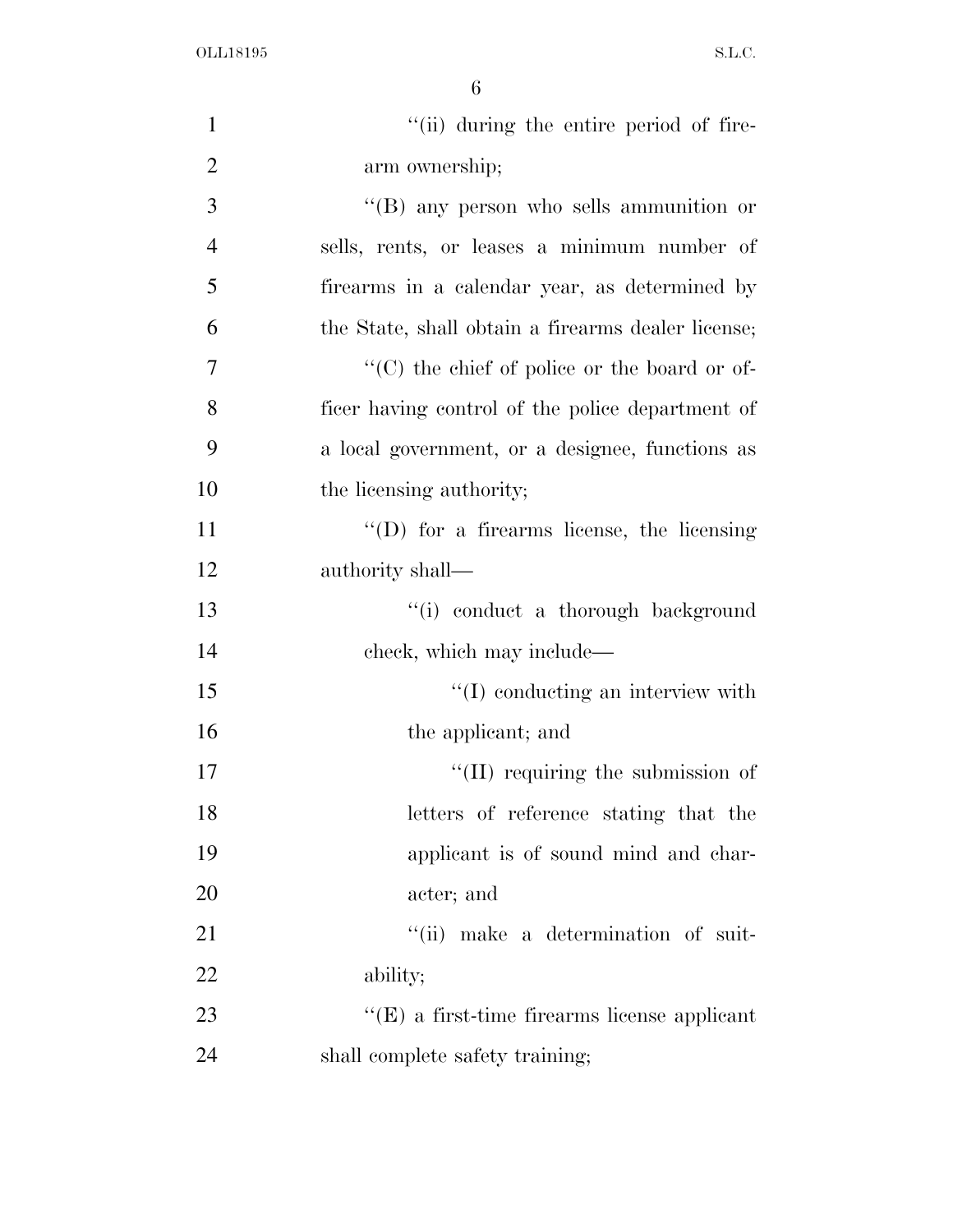| $\mathbf{1}$   | $\lq\lq(F)$ the licensing authority, not later than |
|----------------|-----------------------------------------------------|
| $\overline{2}$ | 40 days after the date on which the application     |
| 3              | is submitted, shall—                                |
| $\overline{4}$ | "(i) deny the application and notify                |
| 5              | the applicant of the reason for such denial         |
| 6              | in writing; or                                      |
| 7              | "(ii) approve the application and issue             |
| 8              | the license if the possession of a firearm by       |
| 9              | the applicant would not be in violation of          |
| 10             | Federal, State, or local law;                       |
| 11             | "(G) the licensing authority may revoke,            |
| 12             | suspend, or deny the issuance or renewal of a       |
| 13             | firearms license if—                                |
| 14             | "(i) in a reasonable exercise of discre-            |
| 15             | tion, the licensing authority determines            |
| 16             | that the applicant or licensee is unsuitable        |
| 17             | to be issued or to continue to hold a li-           |
| 18             | cense; and                                          |
| 19             | "(ii) the determination of suitability              |
| 20             | described in clause (i) is based on evidence        |
| 21             | that there exists—                                  |
| 22             | $\lq\lq$ reliable and credible infor-               |
| 23             | mation that the applicant has exhib-                |
| 24             | ited or engaged in behavior to suggest              |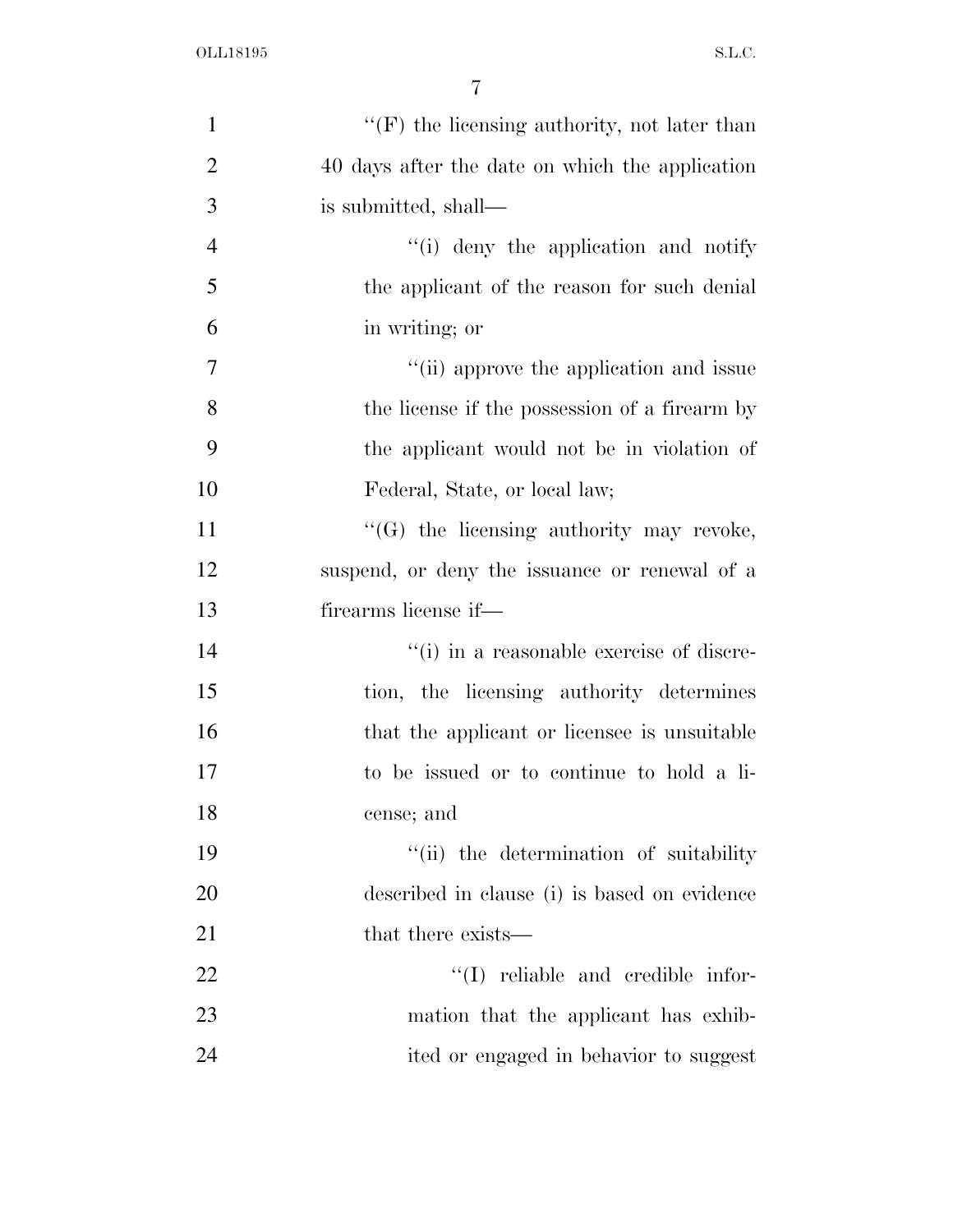| $\mathbf{1}$   | that the individual could potentially               |
|----------------|-----------------------------------------------------|
| $\overline{2}$ | create a risk to public safety; or                  |
| 3              | $\lq$ (II) factors that suggest that, if            |
| $\overline{4}$ | issued a license, the individual could              |
| 5              | potentially create a risk to public safe-           |
| 6              | ty;                                                 |
| 7              | "(H) upon denial of an application or re-           |
| 8              | newal of a firearms license, or upon revoking or    |
| 9              | suspending a firearms license, based on a deter-    |
| 10             | mination of unsuitability described in subpara-     |
| 11             | $graph(G)$ , the applicant or licensee shall be no- |
| 12             | tified in writing, setting forth the specific rea-  |
| 13             | sons for the determination;                         |
| 14             | "(I) any applicant or holder of a firearms          |
| 15             | license aggrieved by a denial, suspension, or       |
| 16             | revocation of a license may, within a reasonable    |
| 17             | time period, file a petition to obtain judicial re- |
| 18             | view in the relevant court having jurisdiction in   |
| 19             | the unit of local government in which—              |
| 20             | "(i) the applicant filed the application;           |
| 21             | <b>or</b>                                           |
| 22             | "(ii) the license was issued;                       |
| 23             | $\lq\lq$ ) in the case of judicial review of a de-  |
| 24             | mial, revocation, or suspension under subpara-      |
| 25             | graph (I), the court may order a license to be      |
|                |                                                     |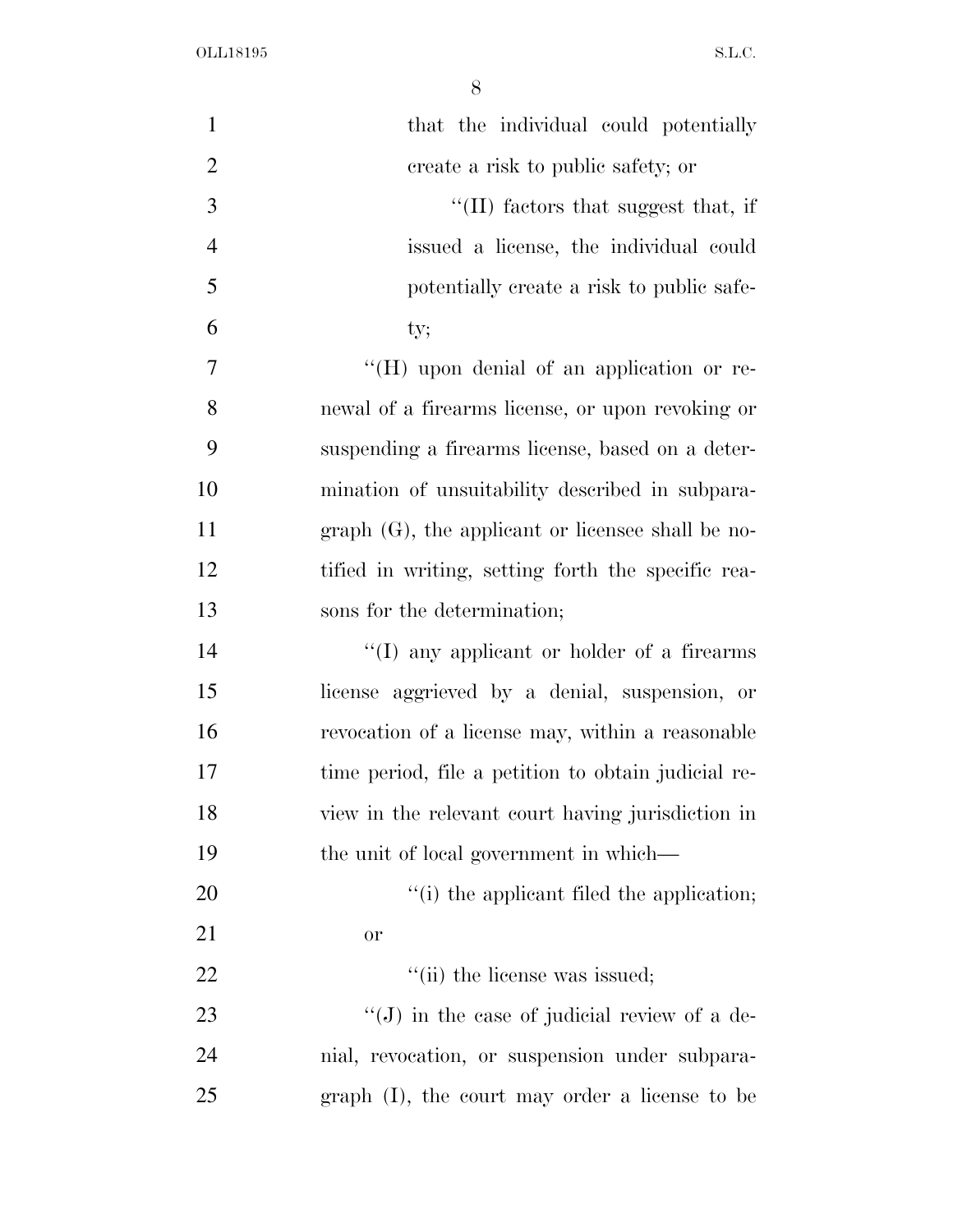| $\mathbf{1}$   | issued or reinstated to the petitioner if the         |
|----------------|-------------------------------------------------------|
| $\overline{2}$ | court finds—                                          |
| 3              | "(i) no reasonable ground for denying,                |
| $\overline{4}$ | revoking, or suspending the license; and              |
| 5              | "(ii) that the petitioner is not prohib-              |
| 6              | ited by law from possessing a license;                |
| 7              | " $(K)$ upon revocation, suspension, or de-           |
| 8              | nial of a firearms license, the individual whose      |
| 9              | license was so revoked, suspended, or denied          |
| 10             | shall surrender all firearms and ammunition in        |
| 11             | the possession of the individual to the licensing     |
| 12             | authority, unless an appeal of the revocation or      |
| 13             | suspension is pending;                                |
| 14             | $\lq\lq$ . (L) for a firearms dealer license, the li- |
| 15             | censing authority shall conduct an investigation      |
| 16             | into the criminal history of the applicant, which     |
| 17             | may include—                                          |
| 18             | "(i) an interview with the applicant;                 |
| 19             | and                                                   |
| 20             | "(ii) a fingerprint-based background                  |
| 21             | check;                                                |
| 22             | $\lq\lq (M)$ a firearms dealers licensee shall—       |
| 23             | "(i) maintain a permanent place of                    |
| 24             | business and ensure that the permanent                |
| 25             | place of business is—                                 |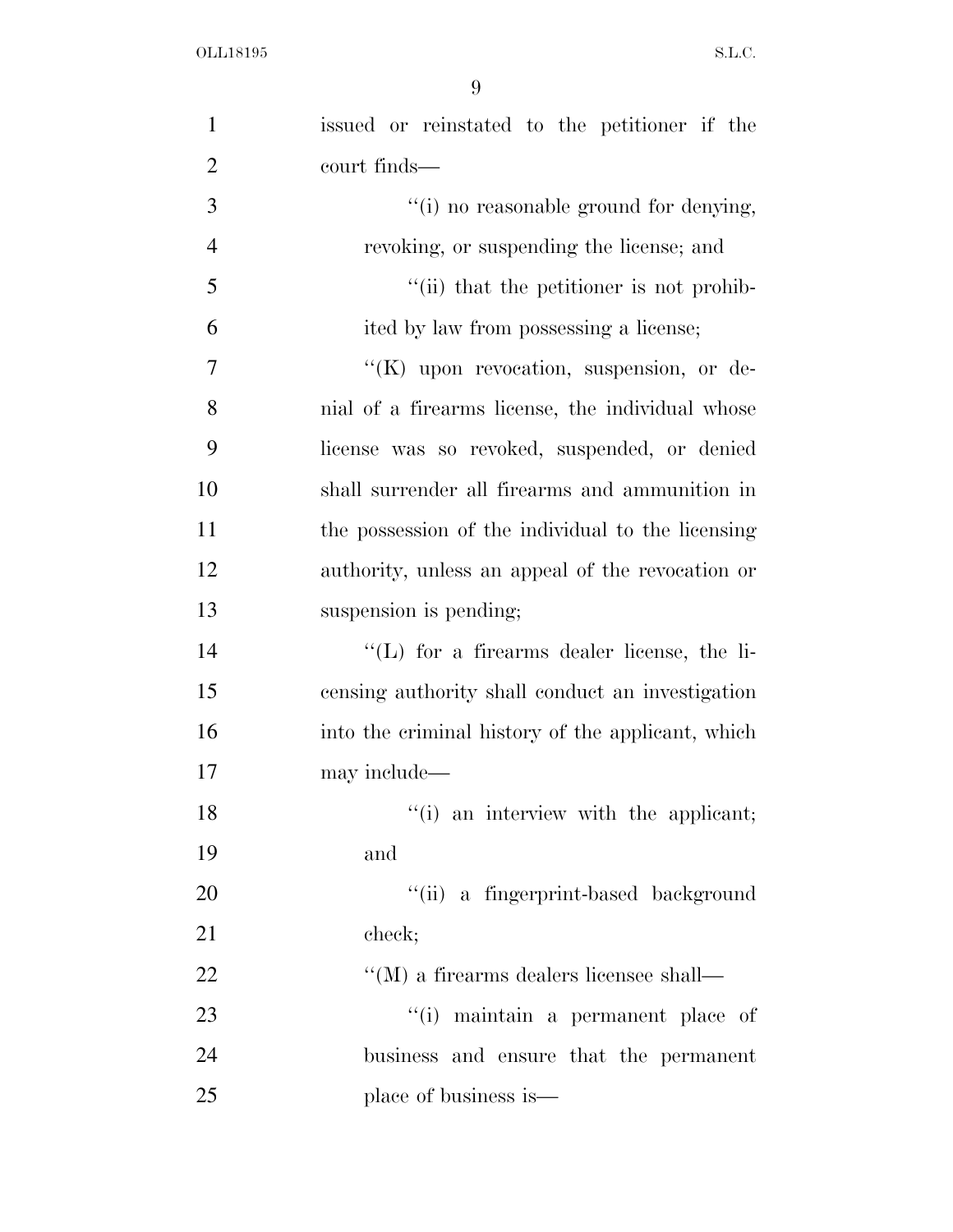| $\mathbf{1}$   | $\lq\lq$ . The not a residence or dwelling; |
|----------------|---------------------------------------------|
| $\overline{2}$ | "(II) the same location identified          |
| 3              | on the licensee's license;                  |
| $\overline{4}$ | "(III) the only location wherein            |
| 5              | all transactions are conducted; and         |
| 6              | $``(IV)$ the location wherein all           |
| $\overline{7}$ | records required to be kept shall be so     |
| 8              | kept;                                       |
| 9              | "(ii) submit to 1 mandatory record          |
| 10             | and inventory inspection by a licensing au- |
| 11             | thority per year;                           |
| 12             | "(iii) maintain a sales record book         |
| 13             | that shall remain open to inspection by the |
| 14             | appropriate law enforcement agency at all   |
| 15             | times, and shall include, with respect to   |
| 16             | each transfer of a firearm—                 |
| 17             | $\lq\lq$ a complete description of the      |
| 18             | firearm, including the make, serial         |
| 19             | number, and type;                           |
| 20             | $\lq$ (II) the transferor's license in-     |
| 21             | formation;                                  |
| 22             | "(III) the transferees's license in-        |
| 23             | formation;                                  |
| 24             | $\lq\lq$ (IV) the date of transfer;         |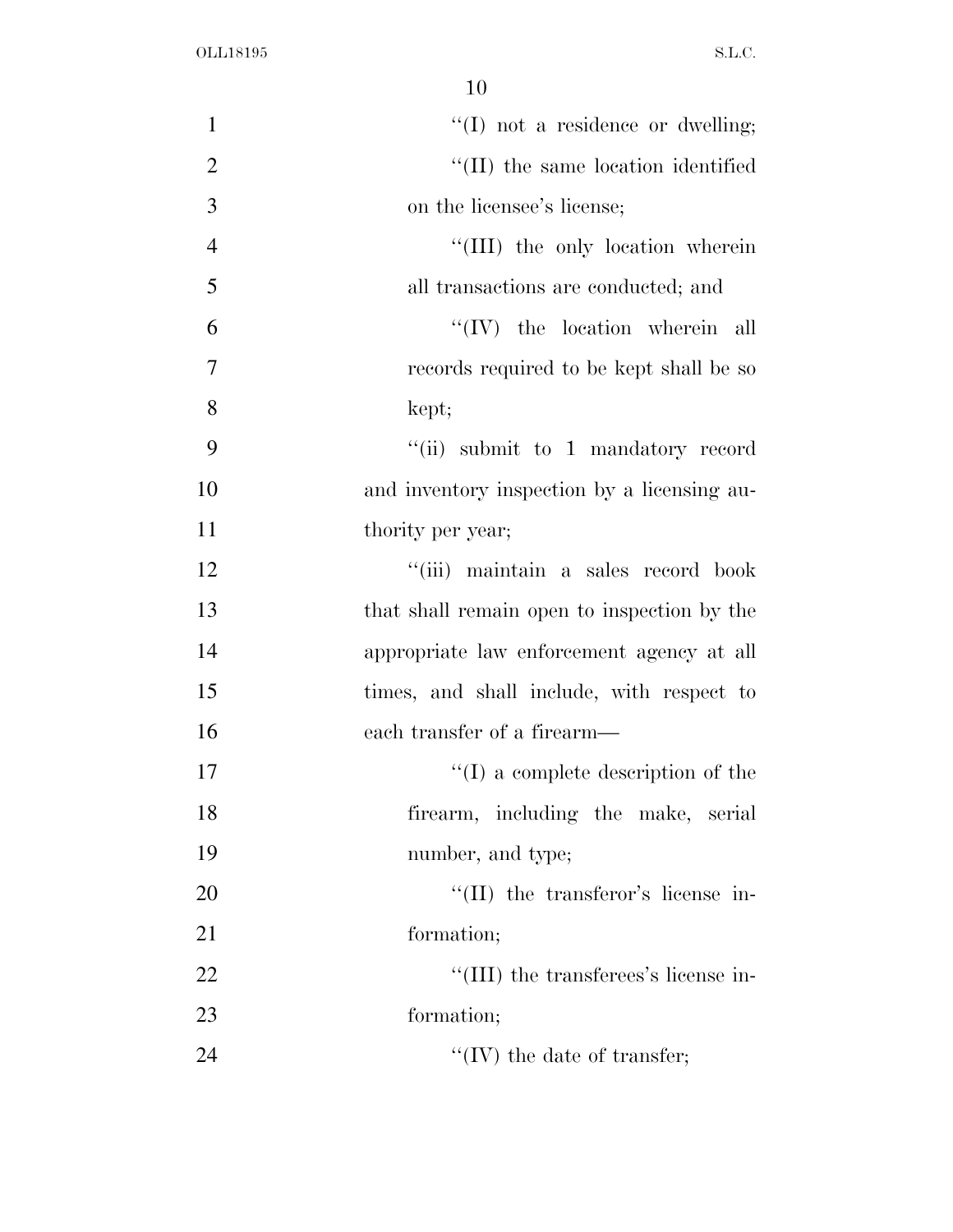| $\mathbf{1}$   | $\lq\lq(V)$ the sex, address of resi-              |
|----------------|----------------------------------------------------|
| $\overline{2}$ | dence, and occupation of the trans-                |
| 3              | feree; and                                         |
| $\overline{4}$ | $\lq\lq$ (VI) the signature of the trans-          |
| 5              | feree;                                             |
| 6              | "(iv) conduct a pre-employment back-               |
| 7              | ground check on each potential employee            |
| 8              | to determine the suitability of any poten-         |
| 9              | tial employee who may have direct and              |
| 10             | unmonitored contact with firearms; and             |
| 11             | "(v) comply with all applicable Fed-               |
| 12             | eral, State, and local laws;                       |
| 13             | "(N) any individual denied a firearms deal-        |
| 14             | er license may, within a reasonable time period,   |
| 15             | apply to State officials who may direct a licens-  |
| 16             | ing authority to grant a license if, after a hear- |
| 17             | ing, State officials are satisfied that—           |
| 18             | "(i) there were no reasonable grounds              |
| 19             | for the refusal to grant such a license; and       |
| 20             | "(ii) the applicant was not barred by              |
| 21             | the provisions of law from holding such a          |
| 22             | license;                                           |
| 23             | $\lq\lq$ (O)(i) the licensing authority may sus-   |
| 24             | pend or revoke a firearms dealer license if-       |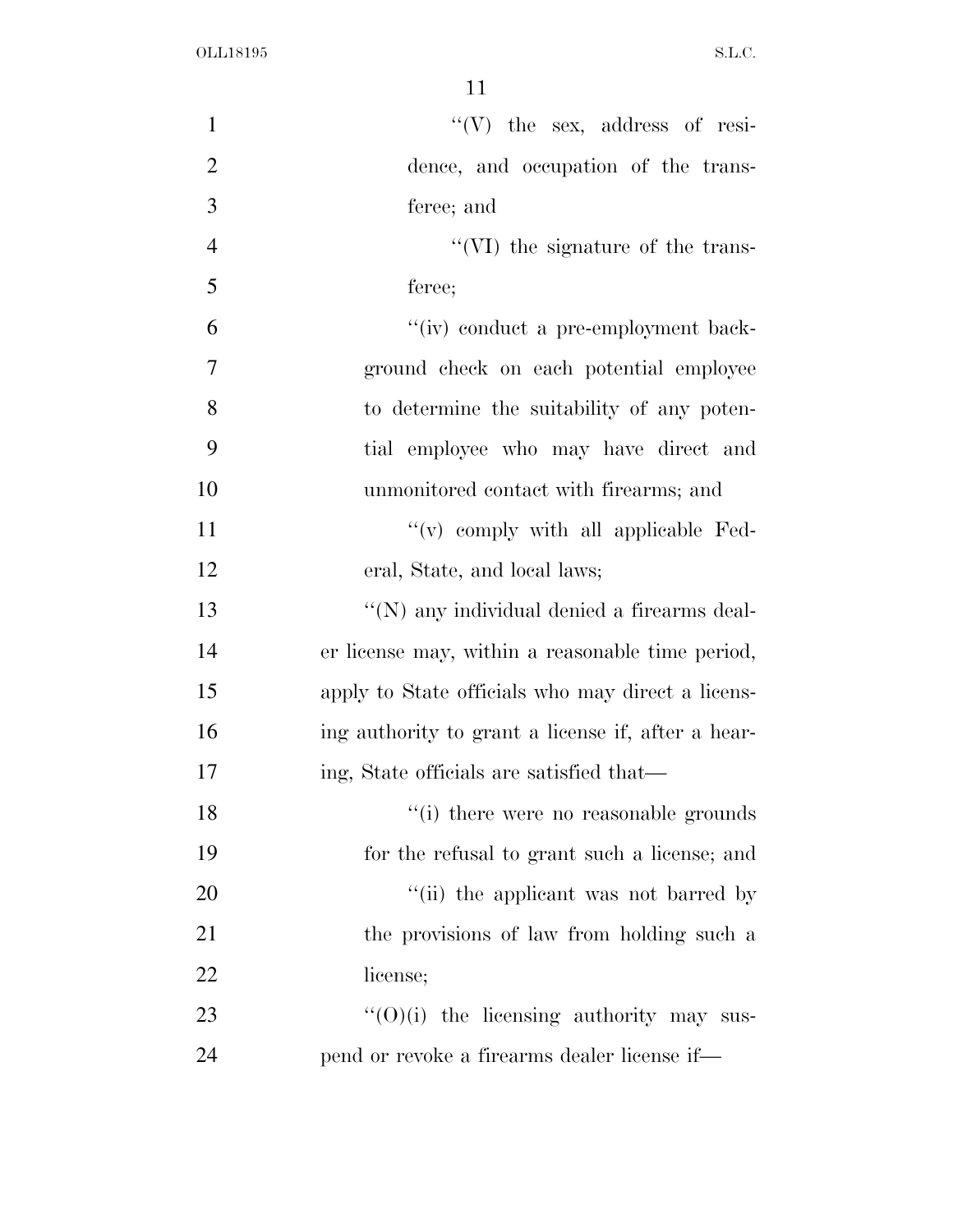| $\mathbf{1}$   | "(I) licensing authority officials pro-           |
|----------------|---------------------------------------------------|
| $\overline{2}$ | vide due notice to the licensee and reason-       |
| 3              | able opportunity for the licensee to be           |
| $\overline{4}$ | heard; and                                        |
| 5              | "(II) there exists satisfactory proof             |
| 6              | that the licensee has violated a condition of     |
| $\overline{7}$ | holding a firearms dealers license, per-          |
| 8              | mitted a violation of holding a firearms li-      |
| 9              | cense, or has been convicted of a felony;         |
| 10             | and                                               |
| 11             | "(ii) the pendency of proceedings before a        |
| 12             | court shall not suspend or interfere with the au- |
| 13             | thority described in clause (i);                  |
| 14             | $\lq\lq(P)$ a firearms dealer licensee that has a |
| 15             | license revoked under subparagraph (O) may        |
| 16             | not receive a firearms dealer license during the  |
| 17             | 1-year period beginning on the date on which      |
| 18             | the revoked license would have expired;           |
| 19             | $\lq\lq (Q)$ the State shall promulgate rules and |
| 20             | regulations to ensure the prompt collection, ex-  |
| 21             | change, dissemination, and distribution of infor- |
| 22             | mation pertaining to the issuance, renewal, ex-   |
| 23             | piration, suspension, and revocation of licenses; |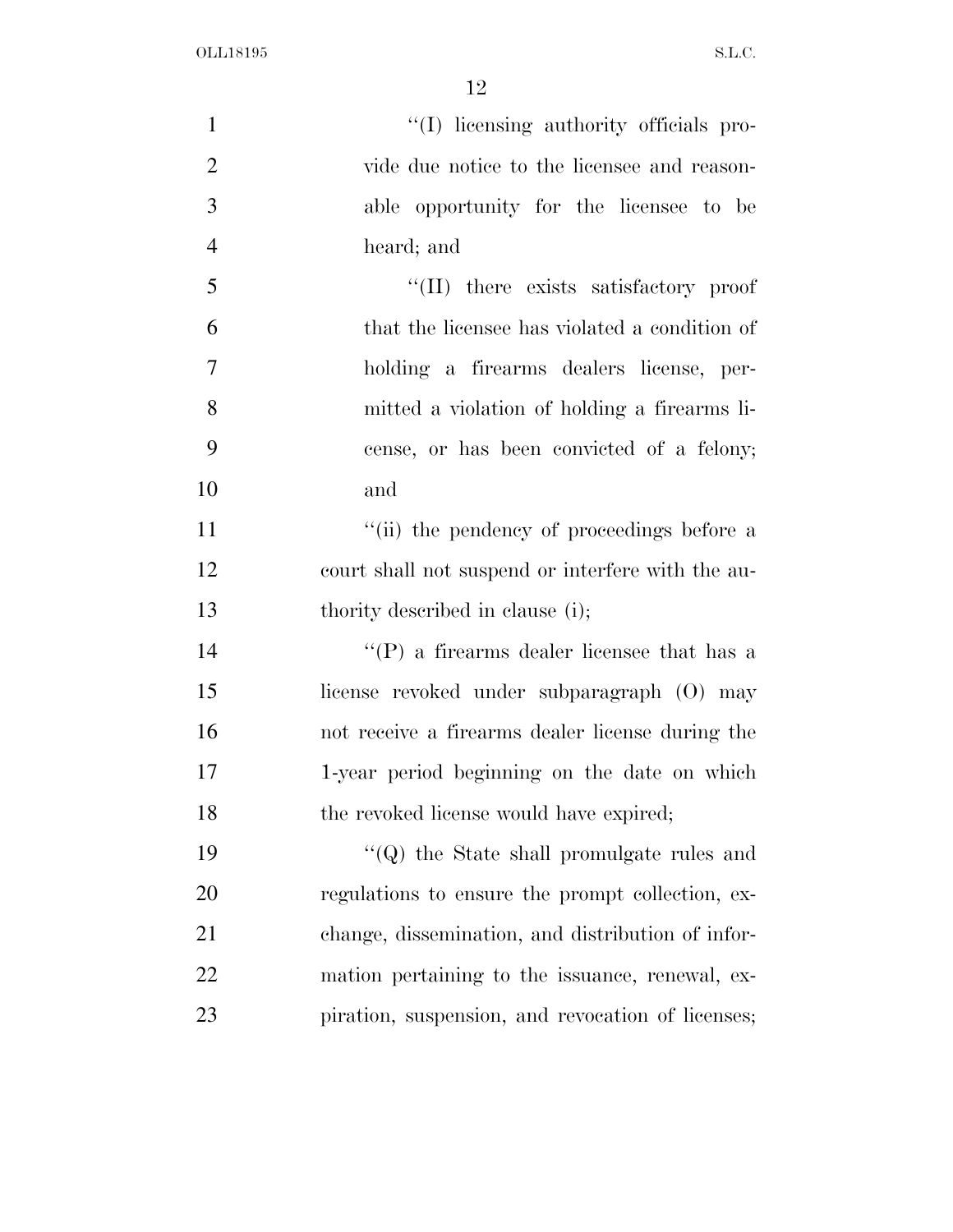| $\mathbf{1}$   | $\lq$ (R) the State shall establish standards       |
|----------------|-----------------------------------------------------|
| $\overline{2}$ | that are consistent with Federal and State          |
| 3              | $law-$                                              |
| $\overline{4}$ | "(i) governing firearm transfers; and               |
| 5              | "(ii) for identifying prohibited individ-           |
| 6              | uals, in accordance with section $3041(b)$ ;        |
| $\overline{7}$ | "(S) firearms dealers and private sellers           |
| 8              | shall verify the validity of a license before the   |
| 9              | sale, rental, or lease of any firearm or ammuni-    |
| 10             | tion;                                               |
| 11             | "(T) firearms dealers and private sellers           |
| 12             | shall report all firearm sales, rentals, and leases |
| 13             | to State authorities;                               |
| 14             | "(U) firearms dealers shall notify the li-          |
| 15             | censing authority when presented with an in-        |
| 16             | valid or expired license;                           |
| 17             | $\lq\lq(V)$ any licensee from whom a firearm is     |
| 18             | lost or stolen shall report such loss or the ft to  |
| 19             | the licensing authority and State authority;        |
| 20             | "(W) all firearms licensees and firearms            |
| 21             | dealer licensees shall renew their licenses on a    |
| 22             | time frame established by the State;                |
| 23             | " $(X)$ an individual may not use the fire-         |
| 24             | arms license of the individual to purchase a        |
| 25             | firearm for—                                        |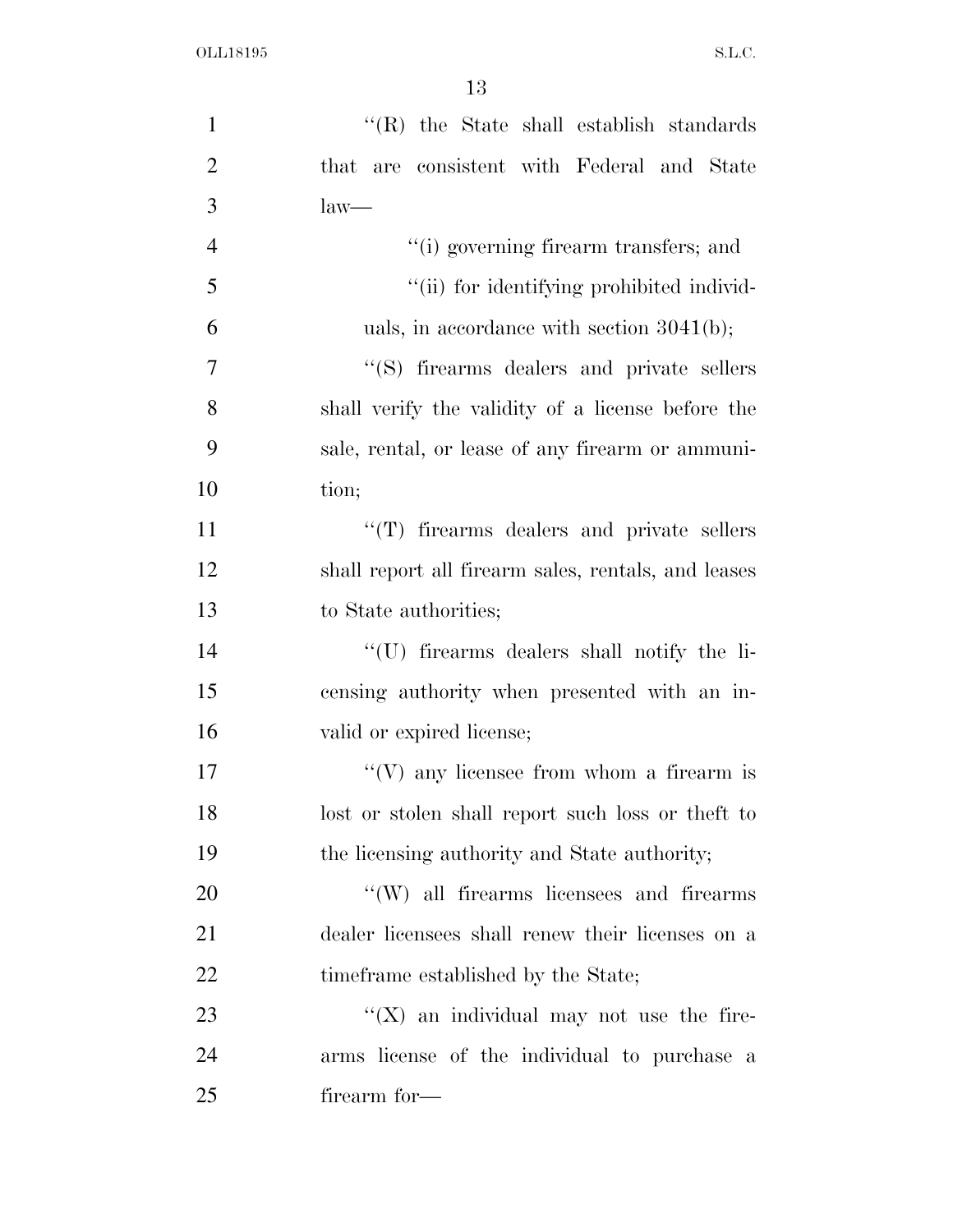| $\mathbf{1}$   | "(i) the unlawful use of the firearm                   |
|----------------|--------------------------------------------------------|
| $\overline{2}$ | by another; or                                         |
| 3              | "(ii) the resale or other transfer of                  |
| $\overline{4}$ | the firearm to an unlicensed individual;               |
| 5              | and                                                    |
| 6              | " $(Y)(i)$ it shall be unlawful to store or keep       |
| 7              | any firearm in any place unless such weapon is         |
| 8              | secured in a locked container or equipped with         |
| 9              | a tamper-resistant mechanical lock or other            |
| 10             | safety device, properly engaged so as to render        |
| 11             | such weapon inoperable by any person other             |
| 12             | than the owner or other lawfully authorized            |
| 13             | user; and                                              |
| 14             | "(ii) for purposes of clause (i), a firearm            |
| 15             | shall not be considered to be stored or kept if        |
| 16             | carried by or under the control of the owner or        |
| 17             | other lawfully authorized user.                        |
| 18             | "(d) GRANT PREFERENCES.-                               |
| 19             | "(1) PRIORITIES.—In awarding grants under              |
| 20             | this section, the Attorney General shall give priority |
| 21             | to any State that has incorporated and implemented     |
| 22             | the elements described in paragraph $(2)$ .            |
| 23             | "(2) ELEMENTS.—The elements described in               |
| 24             | this paragraph are those requiring that—               |
| 25             | "(A) all firearms dealers licensees shall—             |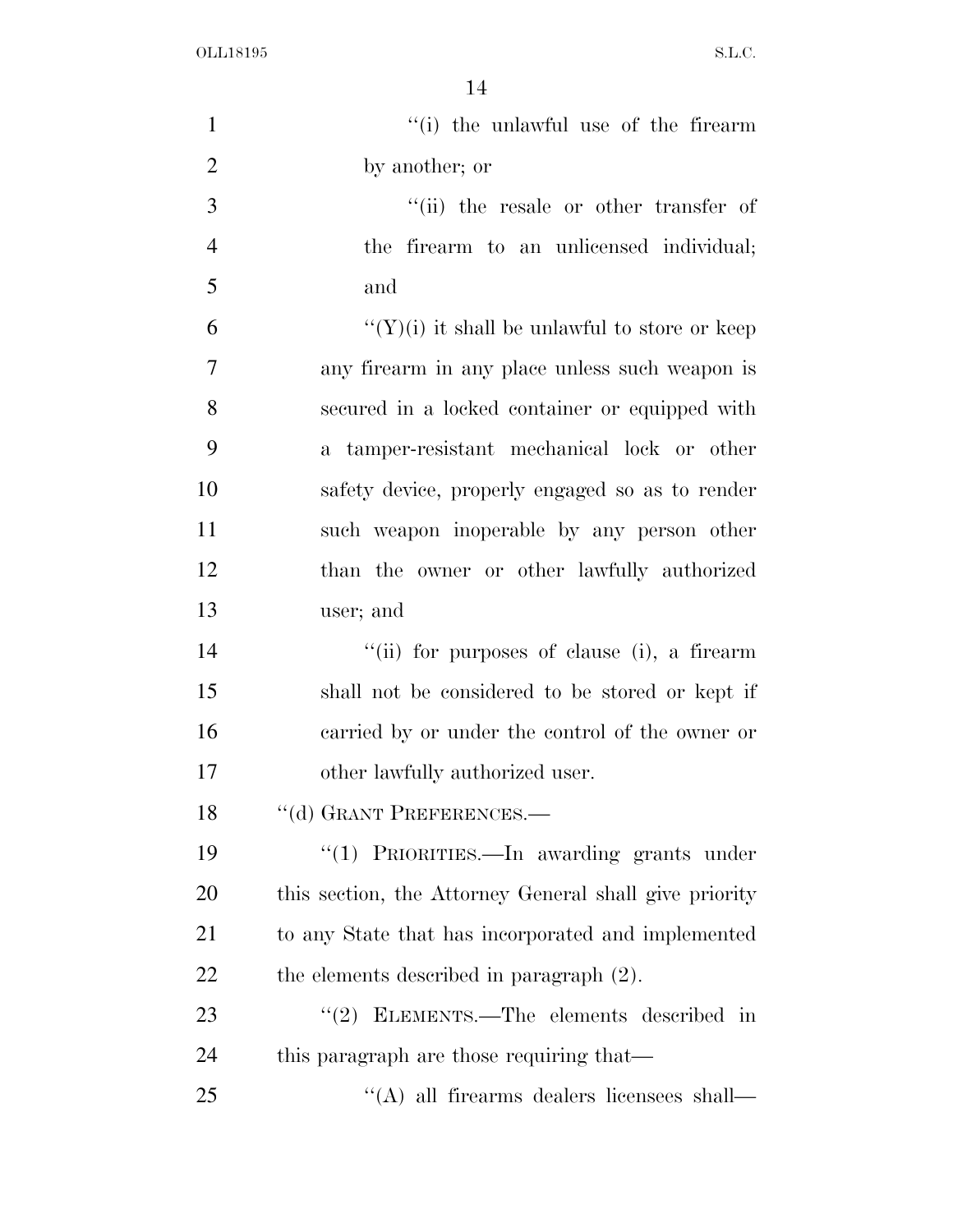| $\mathbf{1}$   | "(i) provide training for employees            |
|----------------|------------------------------------------------|
| $\overline{2}$ | upon hiring, and not less frequently than      |
| 3              | once a year thereafter, according to stand-    |
| $\overline{4}$ | ards established by the State;                 |
| 5              | "(ii) develop a security plan for the          |
| 6              | place of business that includes—               |
| $\tau$         | "(I) adequate locking and storage              |
| 8              | firearms and firearm purchase<br>$\mathrm{of}$ |
| 9              | records;                                       |
| 10             | $\lq\lq$ (II) exterior lighting;               |
| 11             | "(III) surveillance cameras;                   |
| 12             | $\lq\lq$ (IV) an alarm systems; and            |
| 13             | $\lq\lq$ other appropriate anti-theft          |
| 14             | measures and practices for during and          |
| 15             | after business hours;                          |
| 16             | "(iii) submit to the licensing authority       |
| 17             | an annual report of the safety and compli-     |
| 18             | ance record of the place of business, which    |
| 19             | shall include—                                 |
| 20             | "(I) the total number of guns                  |
| 21             | traced to the place of business during         |
| 22             | the 12-month period preceding the re-          |
| 23             | port, broken down by month;                    |
| 24             | "(II) the number of known straw"               |
| 25             | purchases either attempted or com-             |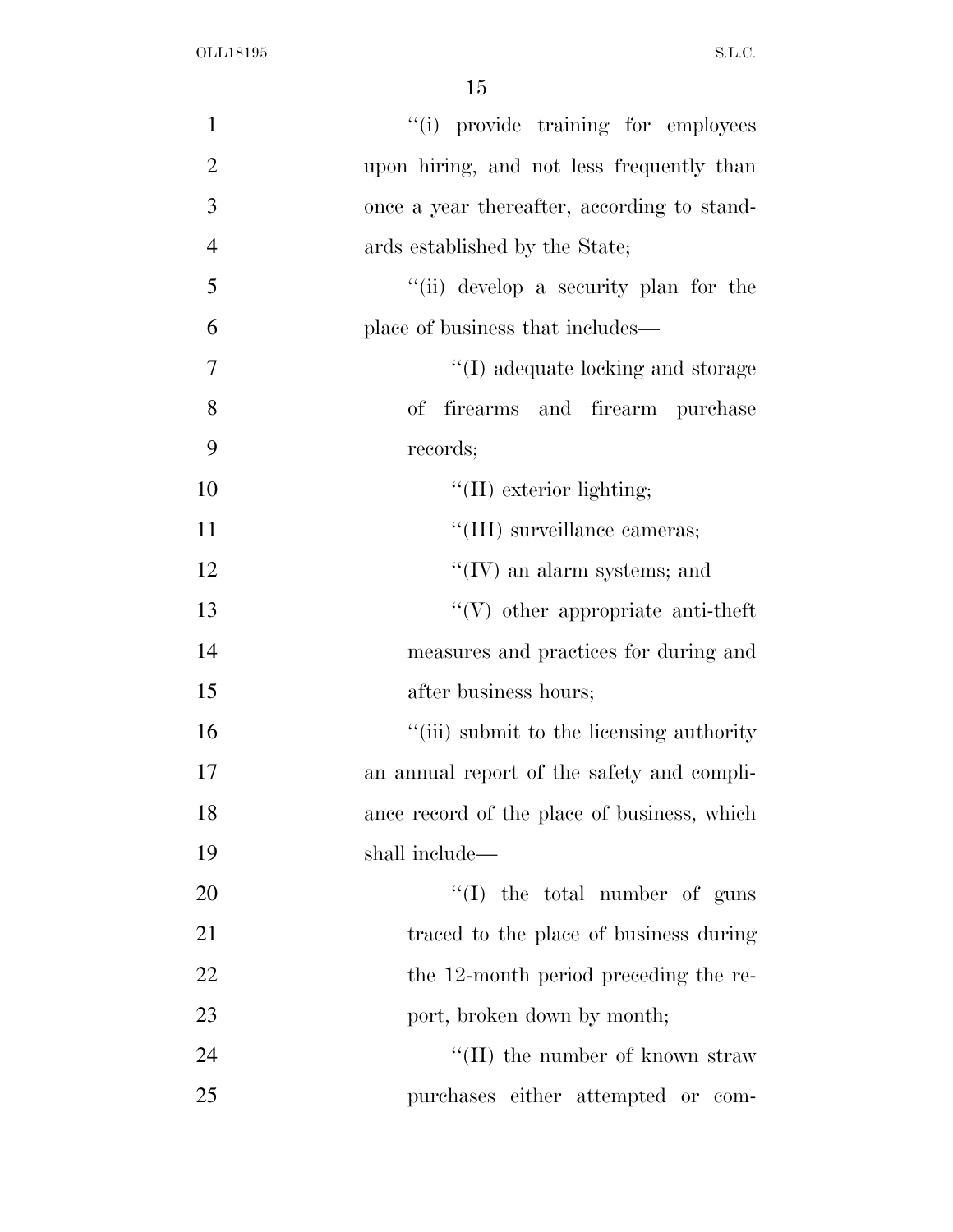| $\mathbf{1}$   | pleted during the 12-month period                                 |
|----------------|-------------------------------------------------------------------|
| $\overline{2}$ | preceding the report, broken down by                              |
| 3              | month; and                                                        |
| $\overline{4}$ | "(III) the number of violations                                   |
| 5              | cited by the Bureau of Alcohol, To-                               |
| 6              | bacco, Firearms, and Explosives dur-                              |
| 7              | ing the 12-month period preceding the                             |
| 8              | report;                                                           |
| 9              | "(iv) videotape (including audio) or                              |
| 10             | electronically record (including audio) the                       |
| 11             | point-of-sale of all firearms transactions                        |
| 12             | and maintain the videos or electronic re-                         |
| 13             | cordings for not less than 5 years;                               |
| 14             | $\lq\lq$ (v) annually review and update com-                      |
| 15             | pliance policies, procedures, and training                        |
| 16             | materials; and                                                    |
| 17             | $``$ (vi) perform background checks for                           |
| 18             | private sellers for a reasonable fee;                             |
| 19             | $\lq\lq$ the State establish standards for how                    |
| 20             | to properly respond to straw purchasers and                       |
| 21             | firearms traffickers; and                                         |
| 22             | $\lq\lq$ <sup>*</sup> (C) the State establish standards for stor- |
| 23             | ing ammunition in a locked container separate                     |
| 24             | from any firearms.                                                |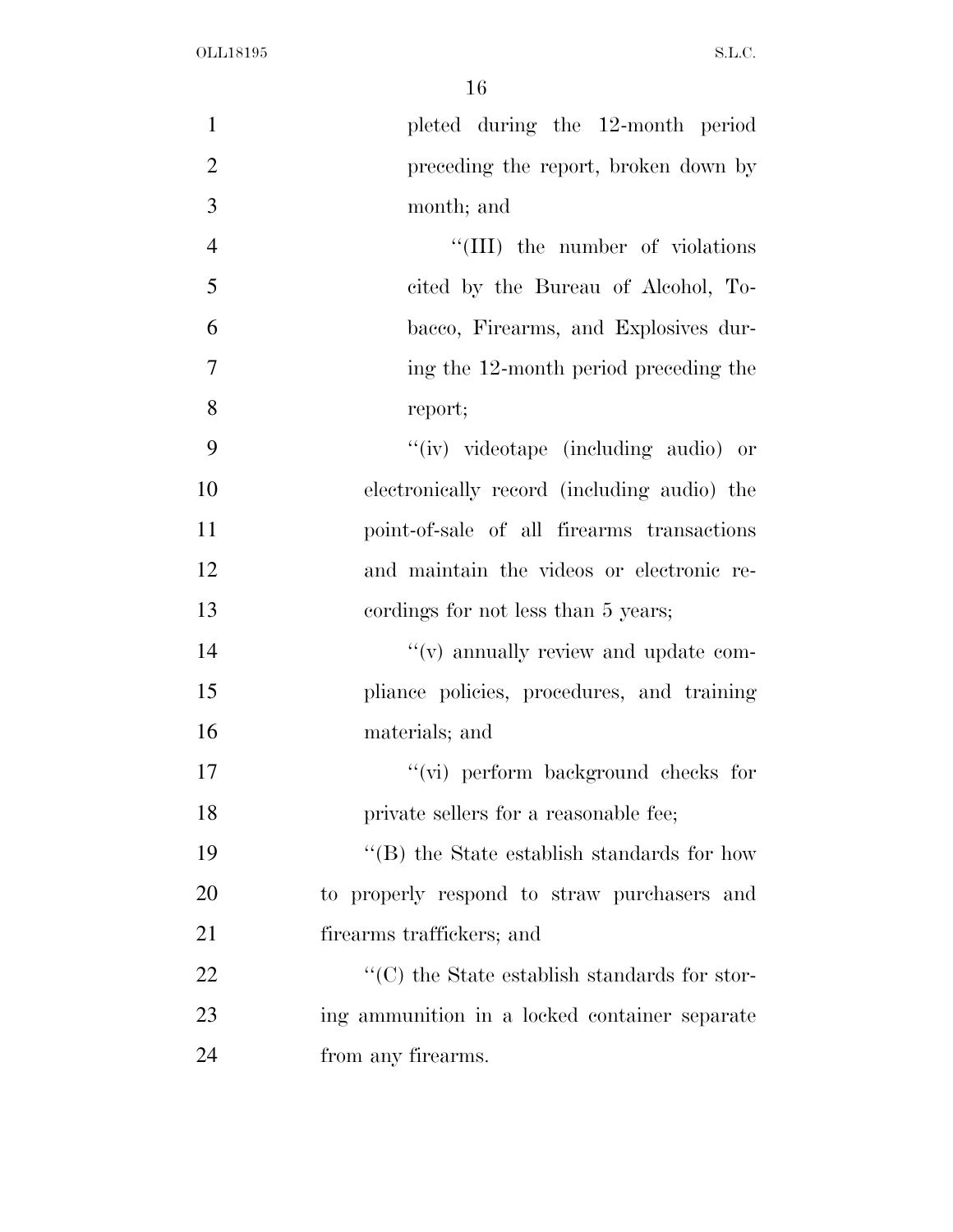| $\mathbf{1}$ | "(e) ANNUAL REPORT.—Each State receiving a                       |
|--------------|------------------------------------------------------------------|
| 2            | grant under this section shall submit to the Assistant At-       |
| 3            | torney General, for each fiscal year during which the State      |
| 4            | expends amounts received under the grant, a report, at           |
| 5            | such time and in such manner as the Assistant Attorney           |
| 6            | General may reasonably require, that contains—                   |
| 7            | $\lq(1)$ a summary of the activities carried out                 |
| 8            | using amounts made available under the grant;                    |
| 9            | $\cdot\cdot\cdot(2)$ an assessment of whether the activities are |
| 10           | achieving the elements described in subsection                   |
| 11           | $(e)(2)$ ; and                                                   |
| 12           | $(3)$ such other information as the Assistant                    |
| 13           | Attorney General may require.                                    |
| 14           | ``(f)<br>LIMITATIONS ON<br><b>ALLOCATION</b><br>THE<br>OF        |
| 15           | FUNDS.—Of the amount made available to carry out this            |
| 16           | section in any fiscal year—                                      |
| 17           | "(1) not more than 2 percent may be used by                      |
| 18           | the Assistant Attorney General for salaries and ad-              |
| 19           | ministrative expenses; and                                       |
| 20           | $\lq(2)$ not more than 25 percent may be used for                |
| 21           | technical assistance, training, and evaluation.                  |
| 22           | "(g) GAO REPORT.—Not later than 2 years after the                |
| 23           | date of enactment of this part, the Comptroller General          |
| 24           | of the United States shall submit to Congress a report           |